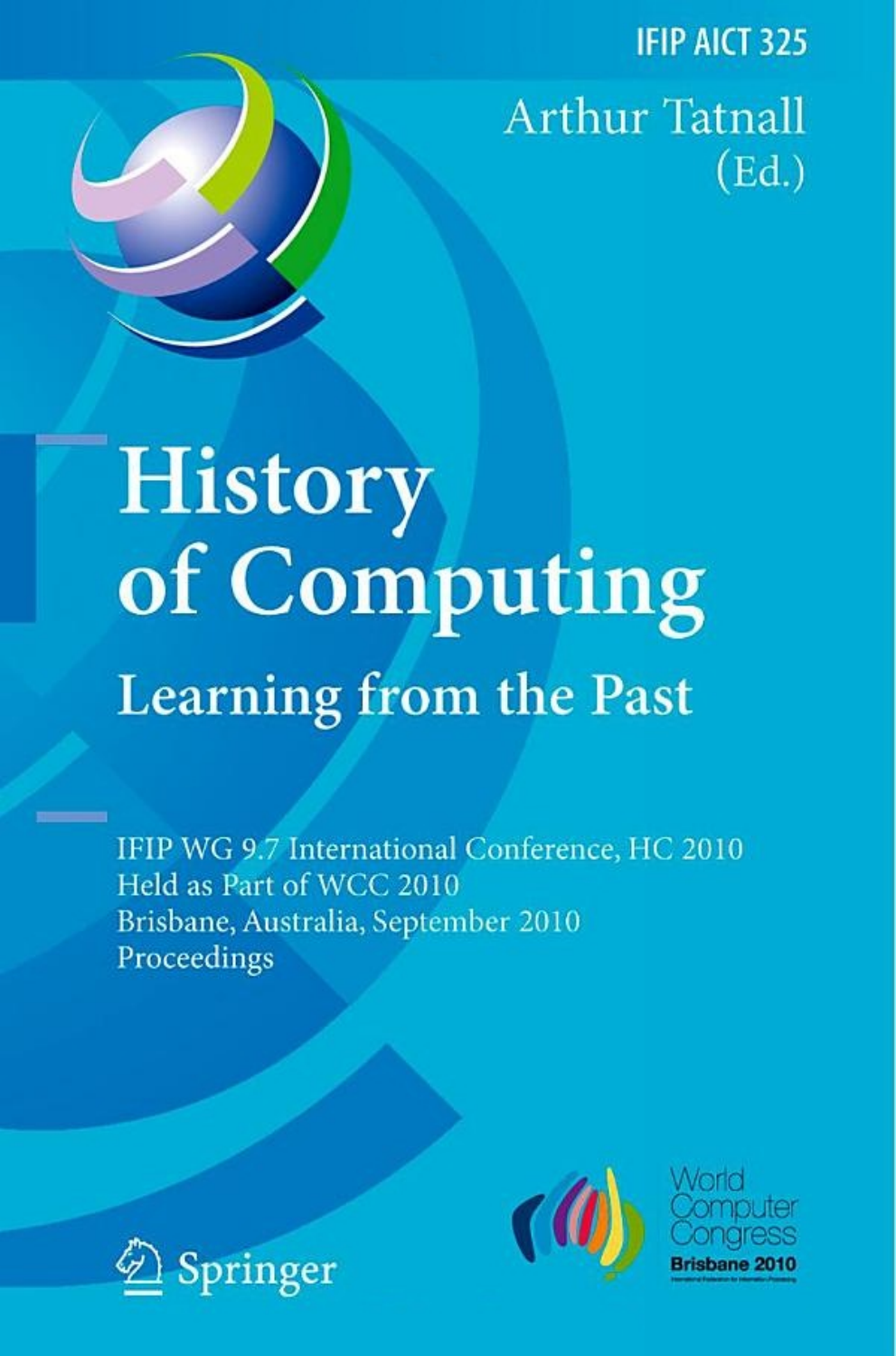## **Anatoly Kitov - Pioneer of Russian Informatics**

Vladimir A. Kitov<sup>1</sup> and Valery V. Shilov<sup>2</sup>

<sup>1</sup> Fujitsu Technology Solutions, Zemlyanoi val 9, 105064 Moscow, Russia {vladimir.kitov,olga.kitova}@mail.ru  $2$  "MATI" – Russian State Technological University, Orshanskaja 3, 121522 Moscow, Russia shilov@mati.ru

**Abstract.** Anatoly Ivanovich Kitov (1920-2005) is one of the most outstanding representatives of the first generation of scientists who had created Russian cybernetics, computer engineering and informatics. Due to political reasons his many-sided scientific and organizational activities were hushed up. Only recently publications adequately estimating his role appeared. The report represents biography and summary of main scientific achievements of A.I. Kitov as well as short description of his scientific school and his collaboration with IFIP and other international organizations.

**Keywords:** Anatoly Kitov, cybernetics, informatics, programming languages, management information systems, Computer Centre № 1, M-100 computer, Red Book project, computer-aided control systems, TC-4 IFIP, MEDINFO, IMIA.

#### **1 Introduction**

This report is about Anatoly Ivanovich Kitov - pioneer of cybernetics, informatics and management information systems (MIS) in the USSR and Russia.

Anatoly Kitov was brightest outstanding personality who devoted his life to development of cybernetics, computer and software engineering, programming languages, information retrieval systems and management information systems as well as to their practical implementation in various fields of human activity: national economy, military defense, health care and medicine.

A. Kitov was the real pioneer, words "the first" and "for the first time" can be applied to all stages of his scientific career. In the USSR A. Kitov is the author of the first positive article about cybernetics, the first thesis on programming, the first Soviet book about computers and programming, the first research and articles on nonarithmetic usage of computers, the first project of all-national computer network, the first national textbo[ok o](#page--1-0)n computer science, the first scientific report on management information systems (IMS), etc. He created the most powerful in the USSR computer at his time, the Computer Centre  $\mathcal{N}_2$  1, associative programming theory, standard industrial management information system (MIS) (in the Ministry for Radio Engineering Industry), the first Soviet management information systems for health care, two new high-level programming languages (ALGEM - for solving economic tasks

© IFIP International Federation for Information Processing 2010

A. Tatnall (Ed.): HC 2010, IFIP AICT 325, pp. 80–88, 2010.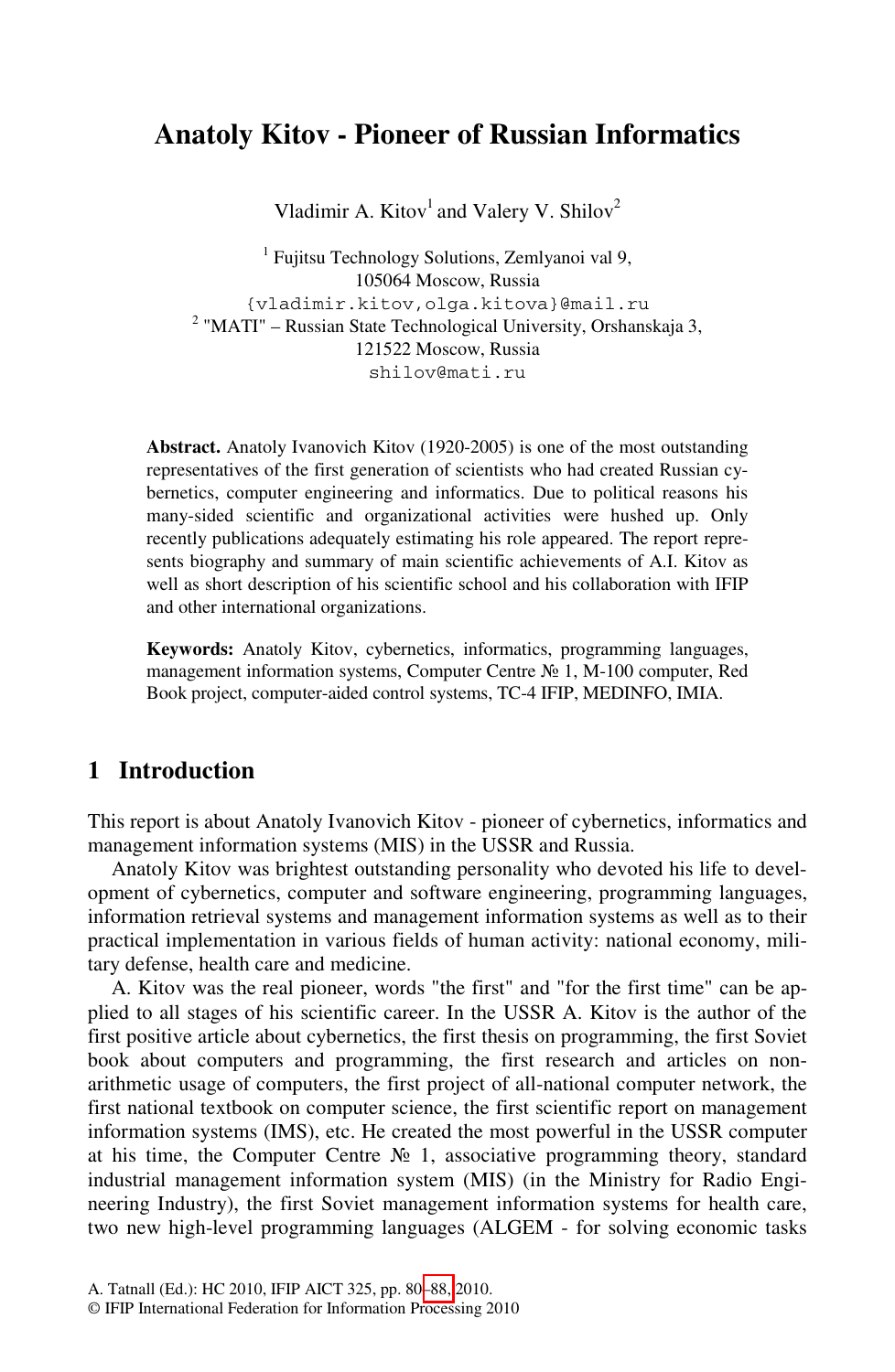and NORMIN - for working with text information), etc. The total amount and innovative quality of his scientific works are really impressive.

The Chairman of IFIP Congress 1974 and IEEE Computer Society Computer Pioneer academician Victor Glushkov stressed the outstanding role of A. Kitov: "The real implementation of cybernetical ideas in the USSR takes start from the Kitov's first positive article "Main features of cybernetics". Kitov's book "Digital Computing Machines" was the first Soviet book on this topic".

Alexey Lyapunov, also the IEEE Computer Society Computer Pioneer, called A. Kitov "the first knight of Soviet cybernetics".

### **2 The Beginning: World War II and Learning at the University**

Anatoly Ivanovich Kitov was born on the 9th of August 1920, in town of Samara in Volga region. During the Civil War (1918-1920) his father Ivan Stepanovich Kitov served in White army as a junior officer what could have negative consequences those times. So in 1921 Kitov the elder, with wife and son, moved to Tashkent (Uzbekistan). Anatoly Kitov graduated from secondary school in 1939. For excellent results in study and brilliant abilities he was awarded a gold medal. In the same year he entered the Tashkent University but after three months was called up for military service. Since he again demonstrated outstanding talents the army commander in chief field marshal Kliment Voroshilov personally ordered to enlist Kitov into High Artillery School in Leningrad. With outbreak of the war with Germany, in July 1941, Anatoly was dispatched to the South front as an artillery platoon commander. In the battle for Stalingrad Kitov was seriously wounded. He spent all four war years in anti-aircraft artillery, where he himself steadily continued study of mathematics and physics using every free minute.

With the end of war, in 1945, A. Kitov entered the Artillery Engineering Academy in Moscow. Formidable knowledge obtained during his excellent studies enabled Kitov's beginning of own scientific research already before graduation. Being still a student he received a patent (the USSR "Author's Certificate") for devised by him "jet cannon" and the Ministry of Defense reported about it directly to Joseph Stalin. A. Kitov graduated from the Artillery Engineering Academy in 1950 with the Gold medal.

In 1952 Kitov successfully submitted dissertation thesis "Programming for ballistic problems of the long-range rockets" and received scientific degree "Candidate of technical sciences". It was the first Soviet thesis on programming. In 1952-54 he created and headed the first computer department at the Artillery Engineering academy.

The task of the national importance was carried out by A. Kitov in 1954 when he created and became a chief of the Computer Centre № 1 of the USSR Ministry of Defense. Kitov managed to form the team of scientists and engineers, to teach his colleagues, he founded the main directions of scientific research of this pioneer computer center. In two years the Computer Centre № 1 became the most important scientific research and engineering center in the USSR. In the middle 1950-s 160 programmers, 85 information analysts, 40 mathematicians (specialists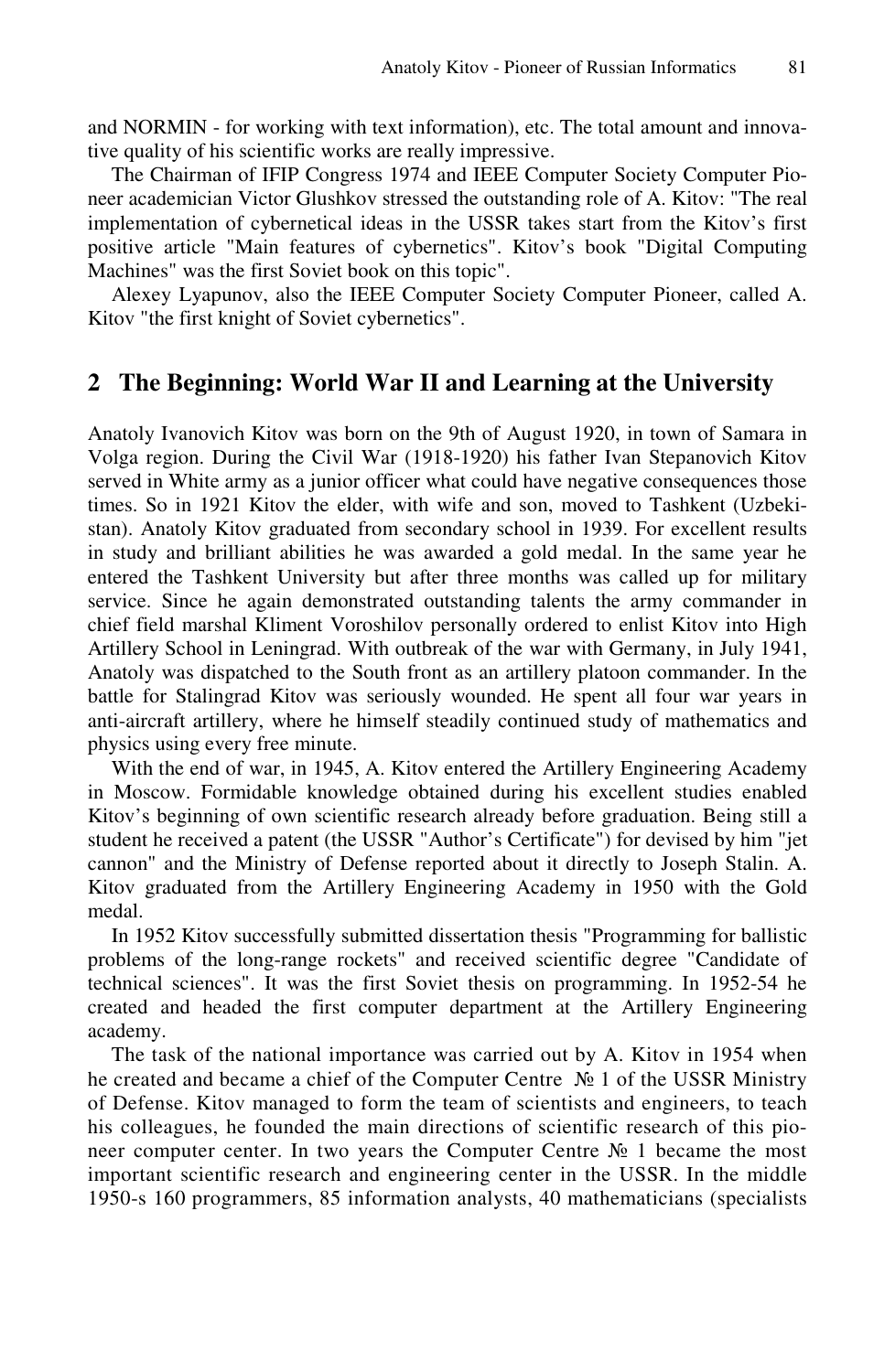in mathematical modeling), several hundreds specialists in computer engineering worked on specialized and universal computer projects.

Under the Kitov's leadership in Computer Centre № 1 such important tasks were solved as: calculation of orbits of all Soviet space stations and artificial satellites of the Earth, including space flights of Yu. Gagarin and other first Soviet astronauts; creating specialized computers for military use, tasks of the Soviet Army including special tasks of Main Artillery Department, Main Intelligence Department, Strategic Missile Department, modeling different military combat situations with the use of tanks, airplanes and artillery, working with large amounts of information, and many others. In the Computer Centre № 1 Kitov created departments which worked out central processors, computer memory and storage for new computers, department of mathematical linguistics, etc. The most important research included theoretical programming issues and working out complex computer systems with unique software. In the Computer Centre № 1 Kitov regularly held scientific conferences and seminars, edited the scientific journal. The well-known Soviet scientist colonel Vladimir Isaev remembers: "If we make parallels with, very popular then, space researches, Kitov was in position some half-way in-between academician Mstislav Keldysh (leading theorist) and academician Sergey Korolev (main designer of Soviet spaceships). That's my personal opinion. At the Computer Centre  $N_2$  1 he was the most initiative one, always generated ideas and formulated problems. So, generally speaking, he was the brain of the projects".

In the 1950-s the role of this top secret Computer Centre for the development of Soviet computer science was difficult to overestimate. Taking into account the variety and complexity of scientific research, number of qualified specialists it was the largest and the most powerful scientific computer center in the USSR and one of the best in the world.



**Fig. 1.** Colonel Anatoly Kitov, scientific head of Computer Centre № 1 of the USSR Ministry of Defense (1959)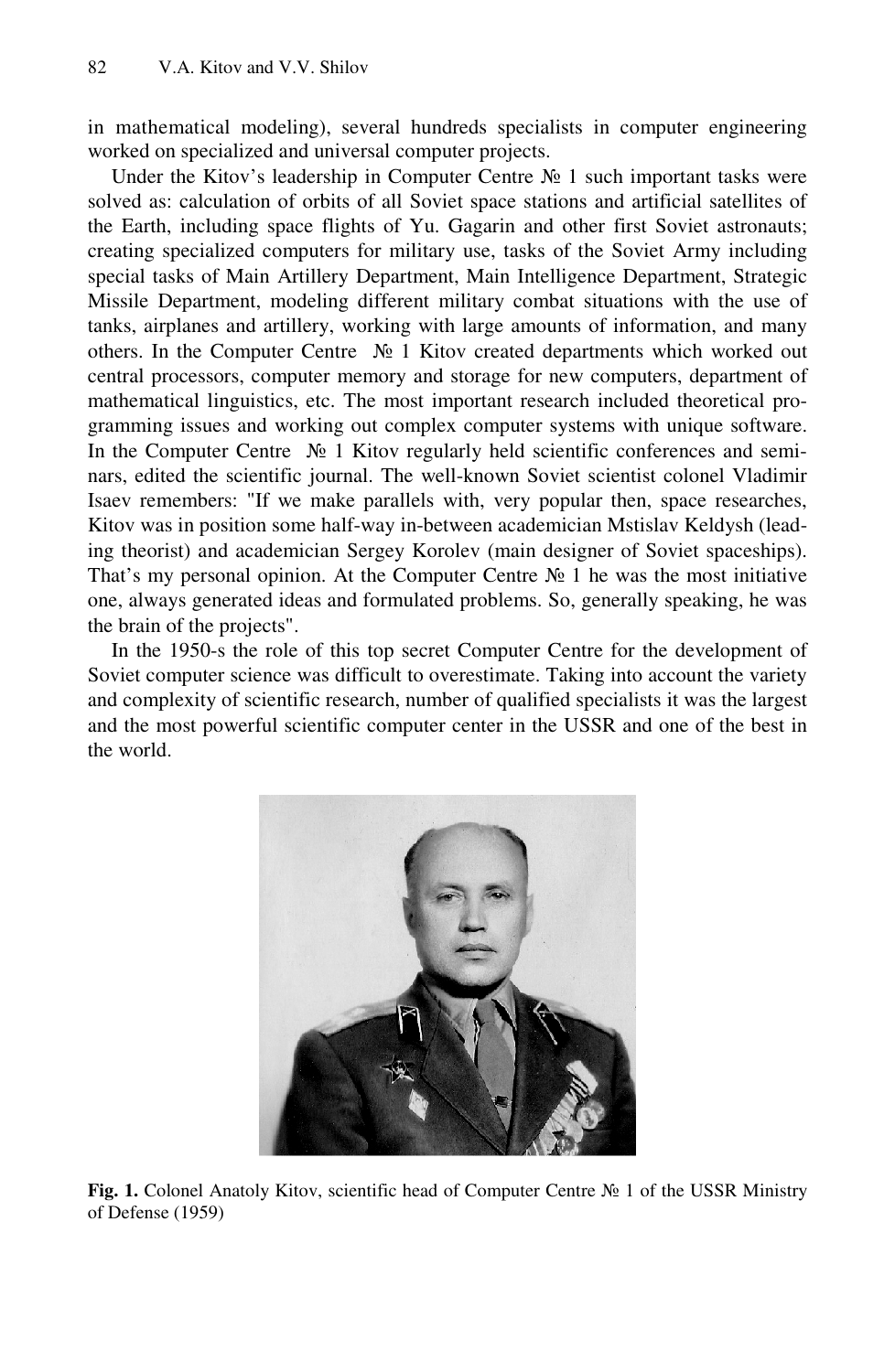#### **3 Scientific Results and Achievements**

The most important role in Kitov's life played the book by Norbert Wiener "Cybernetics or Control and Communication in Animal and Machine" which Anatoly Ivanovich read in 1952 in the secret Soviet library. Communist authorities of the USSR under the guidance of Joseph Stalin at that time named cybernetics "pseudo-science and servant of imperialism". Anatoly Kitov needed great courage not only to read the Wiener's book but to write article "Main Features of Cybernetics" - the first positive article on cybernetics in the USSR. In the Stalin times he risked not only by his freedom but also by his life. During two years, since 1953 till 1955 A. Kitov delivered a lot of lectures about cybernetics, but this article was published only in 1955 after long negotiations with Soviet ideologists after Stalin death. A. Kitov asked mathematicians Sergey Sobolev and Alexey Lyapunov to be co-authors of the article. This article became the starting point of Soviet cybernetics. Academician Guriy Marchuk, former president of the Academy of Sciences of the USSR, wrote: "the article made decisive impact on the academic public, which obtained a firm ground of new science, stimulating the people to change and update their mentality. In the article the authors considered general scientific meaning of the cybernetics as emerging theory of information science, as well as the theory of electronic computing machines and systems of automatic control. That was really the scientific event of great value".

Since 1953 till 1960 A. Kitov published several fundamental scientific works on informatics and cybernetics. In January 1956 Kitov published his book "Electronic Digital machines" - the first Soviet book about computers. The last part of it was about using computers in economics, production processes automation, artificial intelligence, etc. He understood that computers were able to transform all spheres of human life. American scientist John W. Carr who analyzed more than 150 main publications on the topic wrote about Kitov's book in his book "Lectures of Programming" (1958): "Probably the most comprehensive description of the computer programming problems, illustrated with detailed analysed examples of both manual and automatic programming, is available at present in the book by A. Kitov. Some parts of it have been translated into English so they are available at the American Computer Association".

So, in the 1950s, the Kitov's book was really one of the best books dedicated to computers and programming.

"Electronic Digital machines" by Kitov was published in the USA, China, Czechoslovakia, Poland, German Democratic Republic and other countries. Guriy Marchuk wrote: " Electronic Digital machines" by A. Kitov, published in 1956, was the first systematized course for a broad circle of students and specialists who began mastering electronic computers, computing and their practical applications. The book actually caused an overturn in attitudes of many researchers since it had been written simply and easily, clearly presenting comprehensive amount of well systematized material".

In 1956 one more book "Elements of Programming" by A. Kitov and his two coauthors was published.

In 1956-1957 A. Kitov started in the Ministry of Defense and in the USSR the new scientific research area "Development and Usage of Information Retrieval Systems".

In 1958 A. Kitov published brochure "Digital computing machines" in 42,000 copies in which the perspective of comprehensive automation of administrative work and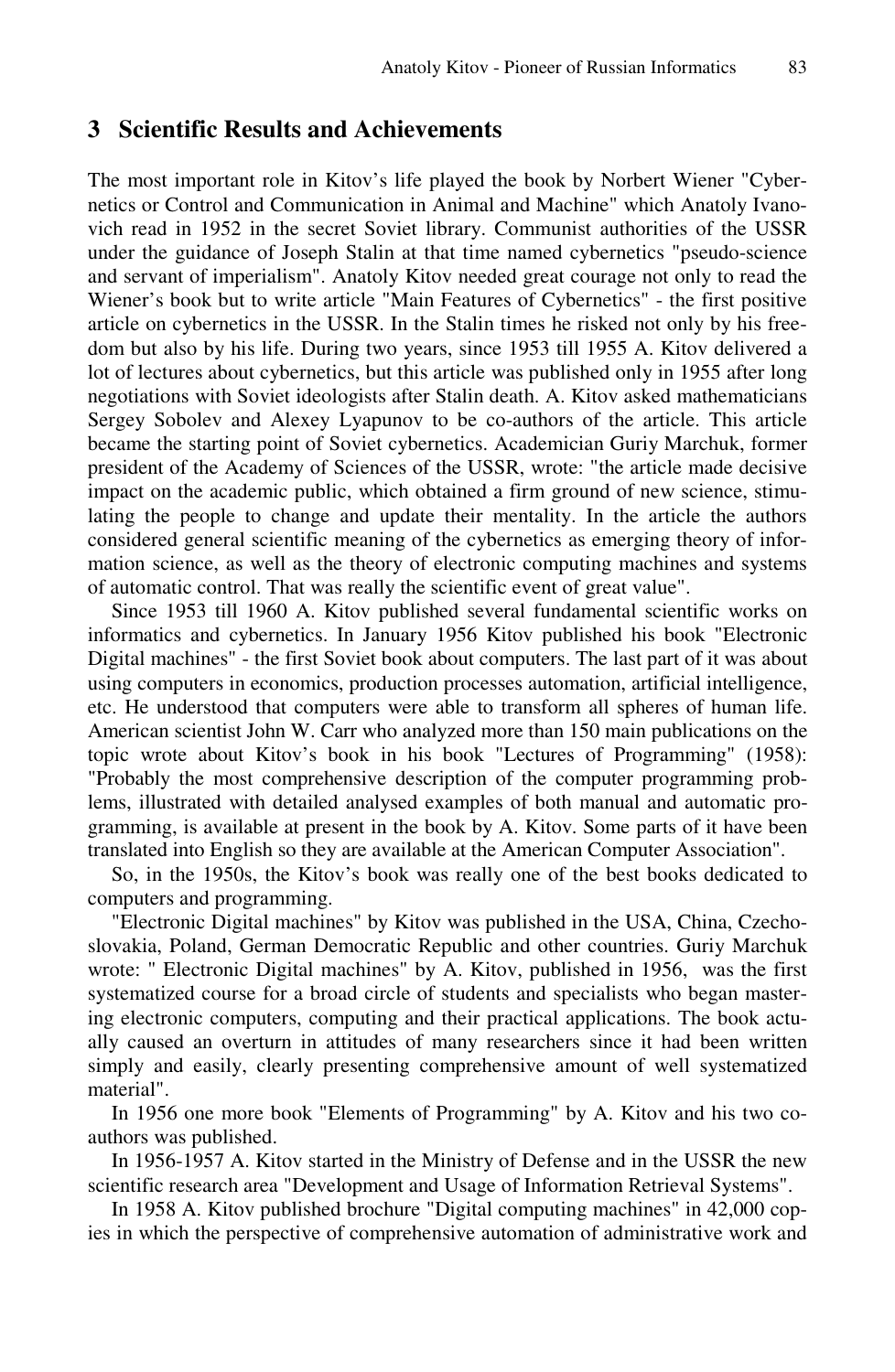management in the country was described for the first time. He suggested to connect all computing centers into one national united network.

In 1958 Kitov, in collaboration with colleagues received patent for new operation principle of computer central arithmetic device, so-called "Method of computer command rate quadruple combination". That method was implemented in computer M-100, the most powerful Soviet computer at that period of time. It was used in solving problems of antiaircraft missile aiming at flying target and in other military tasks. A. Kitov was the chief designer of M-100. Its architecture was described in his dissertation thesis "Computer applications for problems of antiaircraft defense", which was successfully submitted in 1963 and was awarded "Doctor of technical sciences" degree. He analyzed basic principles of special computers design and structure, their programming languages, as well as mathematical computer modeling of dynamic systems for antiaircraft defense problems such as ballistics, flying target tracking, etc.

In 1958 A. Kitov and N. Krinitskiy published the book "Electronic Computers". In 1962 Pergamon Press published English translation of this book; in the preface professor A.D. Booth wrote: "This book gives, for the first time in the West, the Russian approach to an elementary description of the principles, construction and programming of automatic digital computers. It will be noted that special reference is made to the solution of mathematical and logical problems and to the automatic control of processes. It is particularly interesting for the worker in this field to see how closely this treatment follows that which has developed in the West, and to observe the modifications which have resulted from the computing machines which are available in Russia. Electrical and Electronic engineers, mathematicians, physicians and all concerned with the design and use of computers will welcome this Russian work".



**Fig. 2.** The book "Electronic Computers" by A. Kitov and N. Krinitskiy in Russian (1958) and English (1962)

In 1959 A. Kitov and N. Krinitskiy published large textbook "Electronic Digital Computers and Programming" which became the most popular one among engineering universities. Several generations of students in the half of the world (in the USSR, Eastern Europe and China) studied with that book which was one of the best in the field of programming and computers at that time.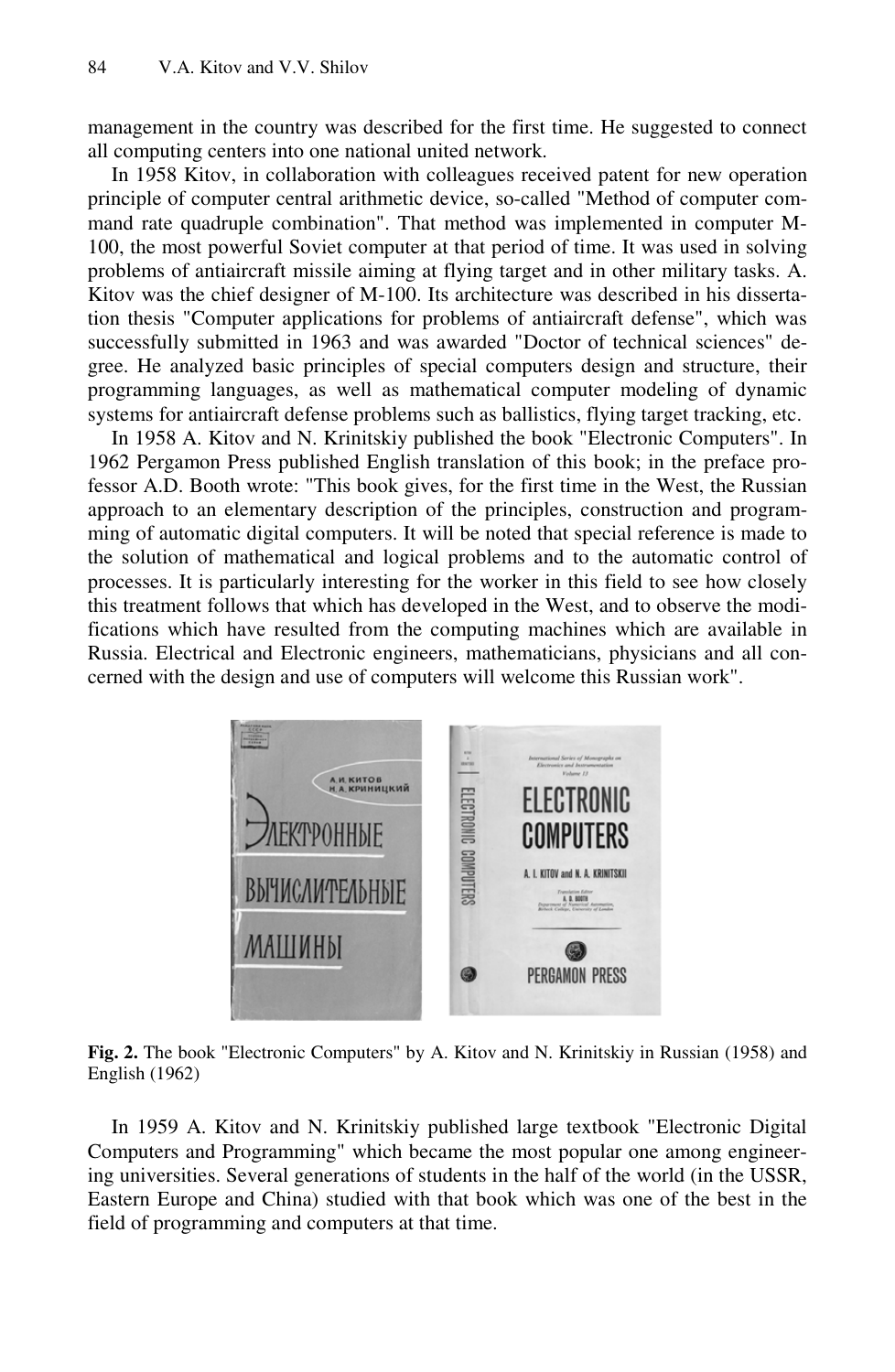It is necessary to mark out two pioneer initiatives of A.Kitov which had national importance. In January 1959 A. Kitov sent a letter to the USSR leader Nikita Khrushchev "About creating automated management system for national economy" where he proposed to create national computer network to be used for multiple purposes, first of all to manage Soviet economy. Anatoly Ivanovich added his brochure "Digital computing machines" (1958) to this letter.

The top leaders of the country partly supported Kitov's initiatives, and special government resolution was approved with the decision to produce modern computers and use them in production automation. But main ideas of Kitov's letter regarding managing economy with the help of national computer network were not approved.

In November 1959 A. Kitov made the first in the USSR report on management information systems (MIS) for enterprises and industries. In autumn 1959 A. Kitov sent the second letter to Nikita Khrushchev in which he suggested the way to minimize expenses of creating national computer network. He added to this letter project in 200 pages (called Red Book) of creation unified automated administrative control system to be used simultaneously for army and civil economy. It should be based on common network of computer centers established and maintained by the Ministry of Defense. Concentration of computers in powerful centers with reliable maintenance, run by military personnel, would sufficiently raise quality of their usage.

The second Kitov's initiative had worse consequences than his previous letter. He criticized the situation with using computers in the USSR, especially in the Soviet Army, and it caused discontent and rage of high authorities. The project was rejected, and A. Kitov was expelled from the Communist Party of the USSR, moved off his administrative position and left the Soviet Army.

It was a severe blow. That could be certain end of any political and scientific career for most of those who would, by a misplay of luck, find himself in similar situation but not for A. Kitov. He was a man of ideas and real patriot of his country. Although being forced to start again with another work, in the beginning of the 1960-s, he did not quit the idea of global automatic control system. In 1961 he published one of his main works in the field of management information systems - "Cybernetics and management of national economy". Kitov considered Soviet economy as a complex cybernetical system which had to be optimized. To manage it efficiently it was necessary to build distributed national network of computing centers which would work with economic information. He suggested to join main computers into United centralized management information system for national economy. This article by was highly appreciated by Soviet and foreign specialists, including specialists from the USA. The big positive review on this article appeared in 1963 in the *Operations Research* journal (Vol. 11, № 6, November-December).

In 1962 Kitov made a report called "Associative programming" in which stated the main ideas of his theory of working with large information units. He authored and introduced notion "associative programming", defining it as following. "Associative programming is a totality of solution methods, intended for information logic problems, which are based on programming of associative relations between the data stored in computer memory … In other countries this range of problems is also called: list-processing, node-processing, chain-addressing, control words method, etc."

In the middle of  $1960<sup>th</sup>$  A. Kitov was appointed the Chief designer of the Industrial management information system (MIS) of the Ministry for Radio Engineering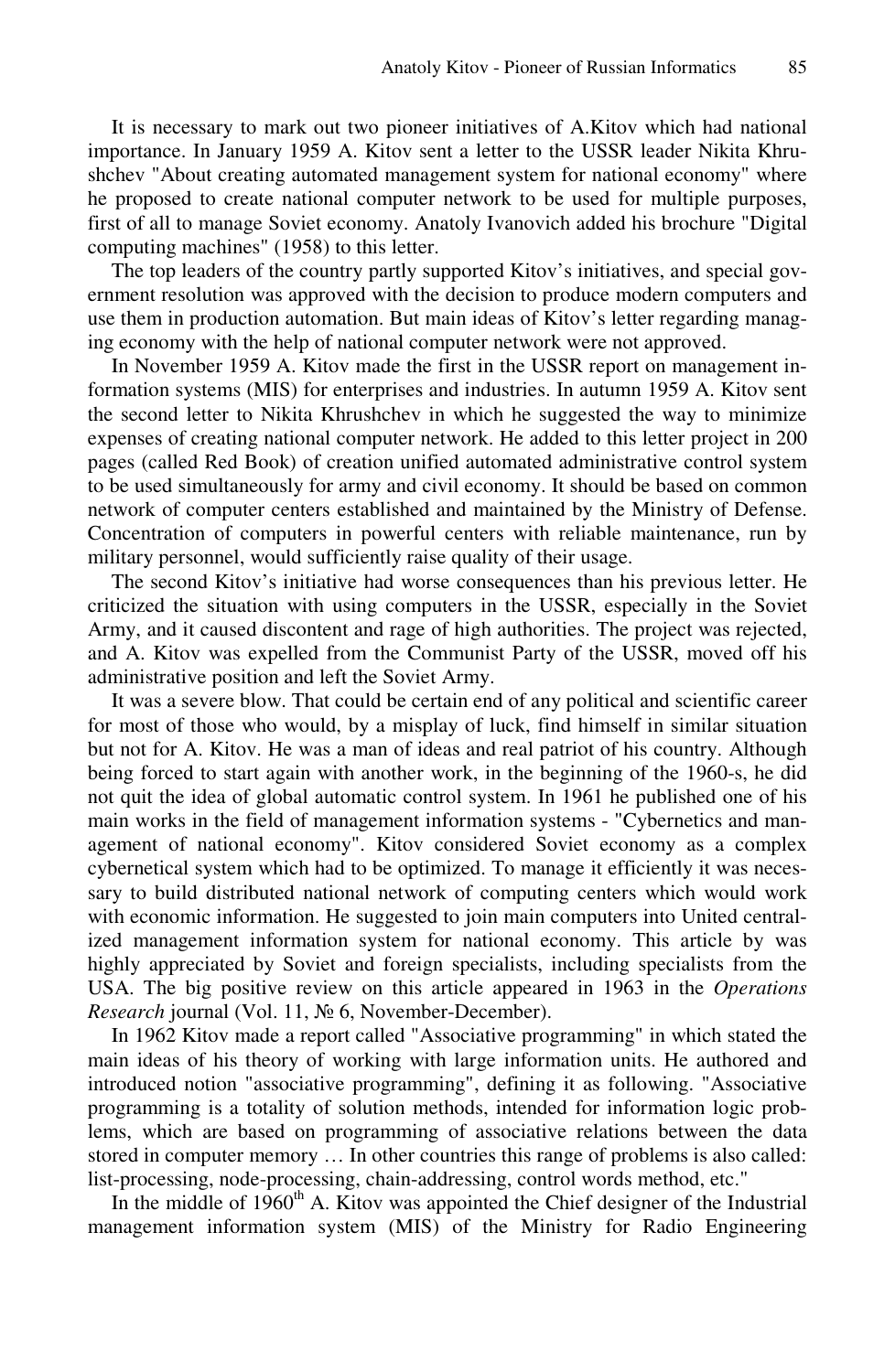Industry. His team worked out main algorithms for MIS, created modeling methods and produced sufficient amount of software. That system was highly evaluated by the governmental experts and recommended as standard for other ministries connected with defense production. Academician Viktor Glushkov, director of Institute for Cybernetics and vice-president of the Academy of Sciences of Ukraine, was scientific leader of the MIS project in the USSR. Kitov kept close partnership with him.

In 1967 A. Kitov published his next fundamental book "Programming for information-logical problems" about information retrieval and management information systems. This Kitov's book was translated into German. Serious Kitov's achievement was creating a new programming language ALGEM in the middle of 1960-s to program economic problems. ALGEM was implemented and used in hundreds of enterprises in the USSR and East European countries. In 1971 Kitov published fundamental book "Programming for Economic and Management Problems" (400 pages).

In the 1970-s Kitov turned to implementation of information systems and computer engineering in medicine and health care. That was the period when automatic systems for control and management became very popular. Those years Kitov performed design of management information system "Health care". He formed information model of medical branch, developed standard structure of the system, software packages for information arrays control, developed logic, structure and functional algorithms for information retrieval systems, etc. His principal monograph (1976) written about that project was named "Automation of Information Processing and Control in Health Care". In 1977 publishing house "Medicine" produced his new book, "Introduction to Medical Cybernetics", and in 1983 one more on the subject, called "Medical Cybernetics".

Generally speaking his activity with medical information systems was much nearer to contemporary issues than one could judge from the titles. For example he managed to install in a Moscow hospital one of the first PDP-11/70 - a highly efficient minicomputer of the middle-1970-s. Its programming system MUMPS - Massachusetts General Hospital Multiprogramming System (later it was standard ISO11756:1991) was popular in the USSR as programming system DIAMS for minicomputers SM-4 (similar to PDP). It was predecessor of modern M-technologies for medical applications, supported by post-relational database control system Cache of Inter-Systems.

Kitov is famous as one of the leading scientists in the field of information retrieval systems (IRS), algorithmic languages and methods of associative programming. Results of his researches were presented in his monographs, "Programming for information-logical problems" (1967) and "Programming for Economic and Management problems" (1971). Kitov leaded the group of specialists who created new general programming language NORMIN to work with normalized text information. It was implemented in many Soviet health care organizations. Kitov used methods of cybernetics, system analysis, etc. to solve medical and health care problems in the situation of risk and lack of information. Three fundamental books, articles and scientific reports describing computer systems implemented in medical and health care organizations created the foundation of medical cybernetics and informatics in the USSR.

Anatoly Kitov made notable contribution as academic teacher. He supervised and consulted Candidate and Doctoral dissertations of more than 40 scientists from Russia, Ukraine, Uzbekistan, Latvia, Moldova, Germany, Hungary, Bulgaria, Poland, China, Viet-Nam and other countries. He also has been a member of the Russian "Programmirovanie" journal editorial board from the very day of its establishing.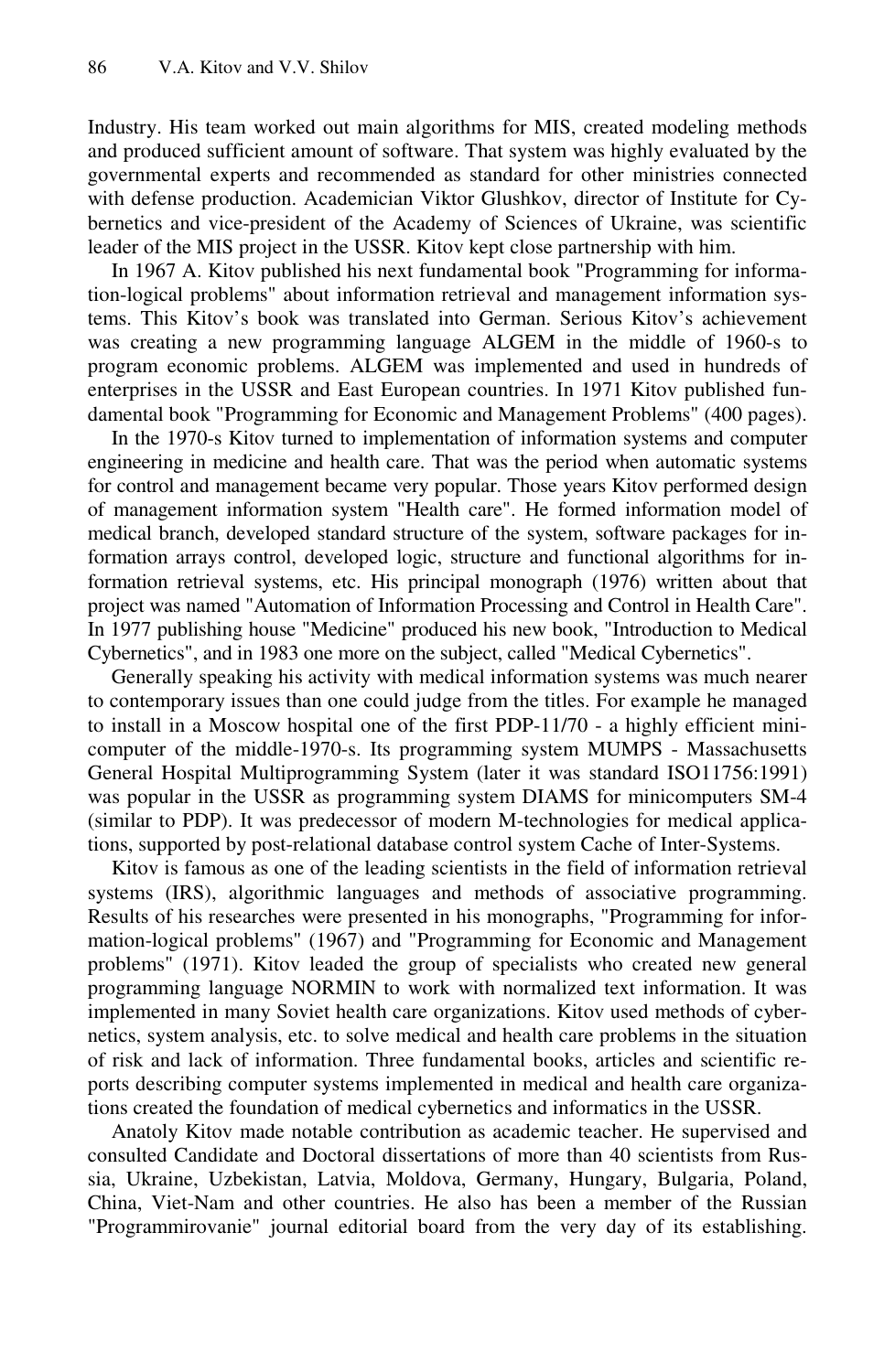Since 1980 till 1997 A. Kitov was professor of Plekhanov Russian Academy of Economics, head of the Computer science chair. He is the author of 12 monographs in computer science which are translated into 9 foreign languages: English, German, Japanese, Chinese, Polish, Hungarian, Romanian, Bulgarian, Czech. His work opened for several generations of specialists the wonderful world of cybernetics and information technologies, founded in the USSR and Russia military, economic and medical informatics.



**Fig. 3.** Participants of the International conference of Medical Informatics at Japan (1978). A. Kitov is the fifth in the second row.

## **4 Anatoly Kitov and IFIP**

During more than 12 years A. Kitov was involved to the IFIP activity. In MedINFO A. Kitov had status "The national representative from the USSR". He was the member of Technical Committee  $\mathcal{N}_2$  4 (TC-4) IFIP. A. Kitov had regular contacts with chairman of ТС-4 IFIP professor Jan Roukens (Netherlands) and vice-chairman professor B. Schneider (Germany). A. Kitov took part in three International MEDINFO Congresses:

- MEDINFO-1974, Stokholm (Sweeden).

- MEDINFO-1977, which was held in August 1977 in Toronto (Canada). On this international forum A. Kitov was the chairman of Session T2 - "Biomedical Research General".

- MEDINFO-1980, which was held in September 1980 in Tokio (Japan). Here A. Kitov was the Member of the Programming Committee. Also A. Kitov was IMEA officer from the USSR.